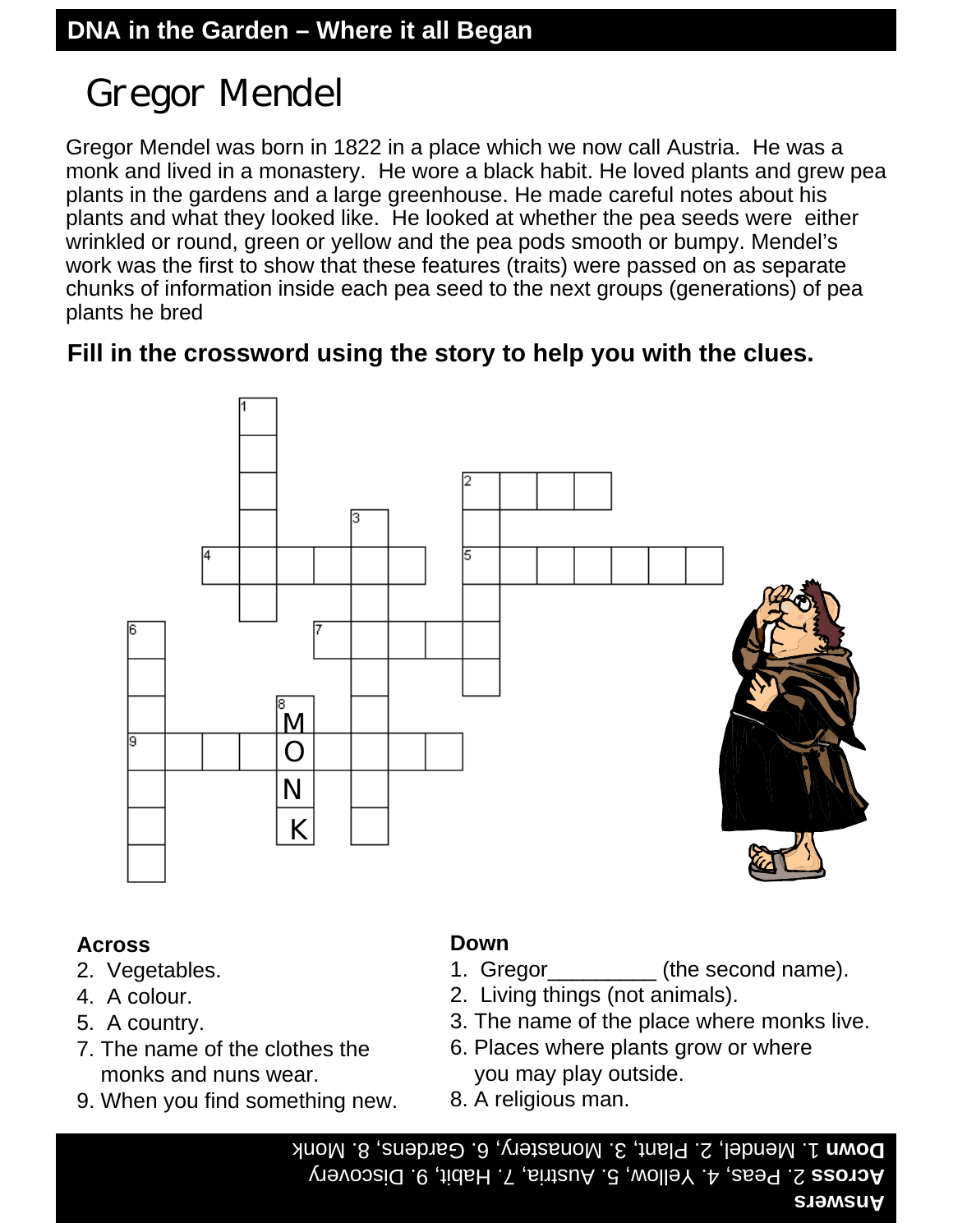# Where is DNA found?



Where do you think that DNA is found?

I think that DNA is found

………………………………………………………………………………………………………….

…………………………………………………………………………………………………………

See below for the answer.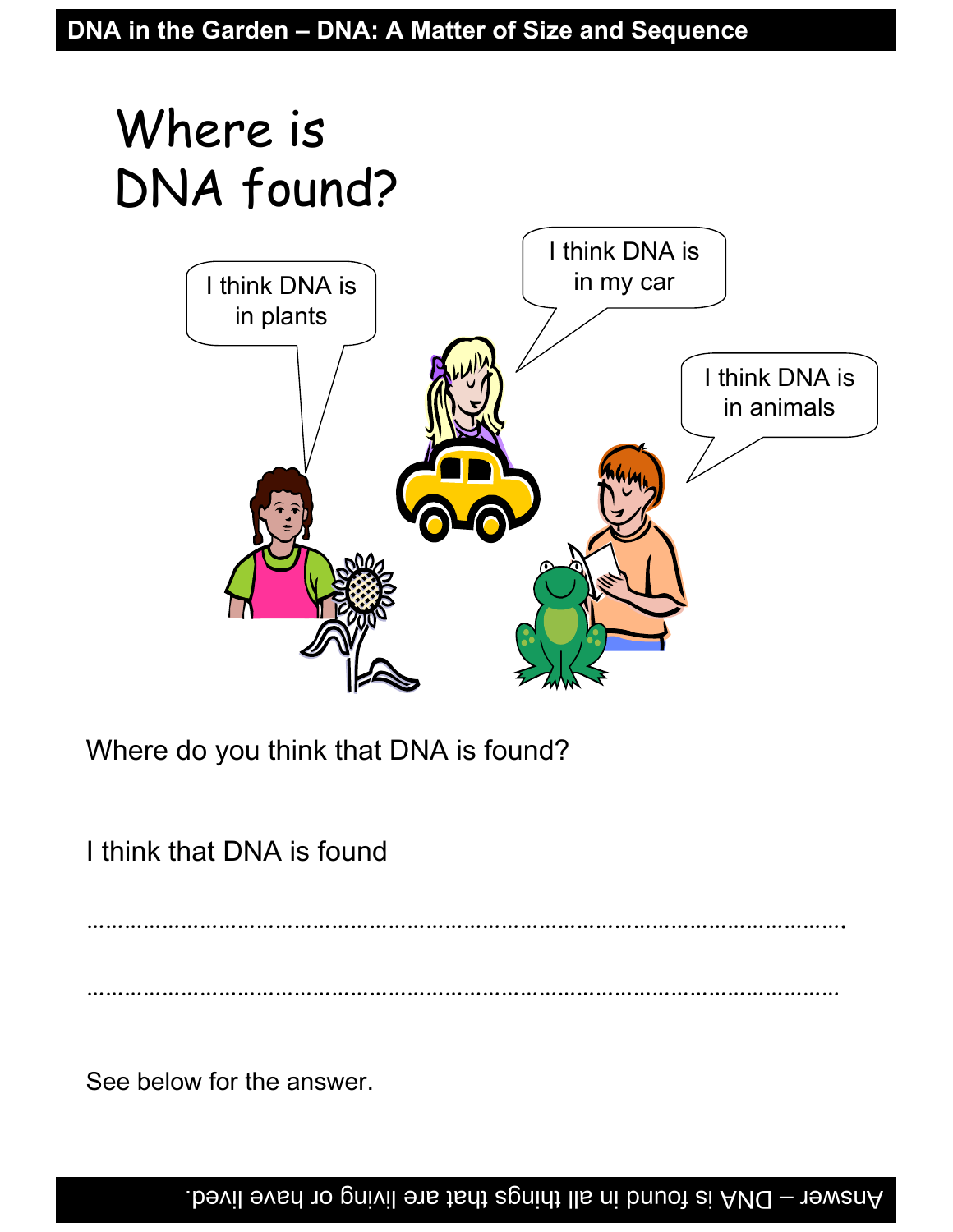## Grouping and sorting

How do we put things into groups? Living things can be put into large groups like plants or animals, but sometimes we want to sort them into smaller groups.

We can use **keys** to sort the groups into smaller groups. The keys can have branches or numbers.

Think about how you could sort this cutlery using a key. You might sort by what they do e.g. knives, forks, spoons, or by their colour. There are many different ways that you could sort them.



**Follow the branching key below to sort the cutlery above. Write the letter for the piece of cutlery on the dotted line next to the correct description.**



### **Look at the classification game at the exhibition to see if you can find the answers to these questions.**